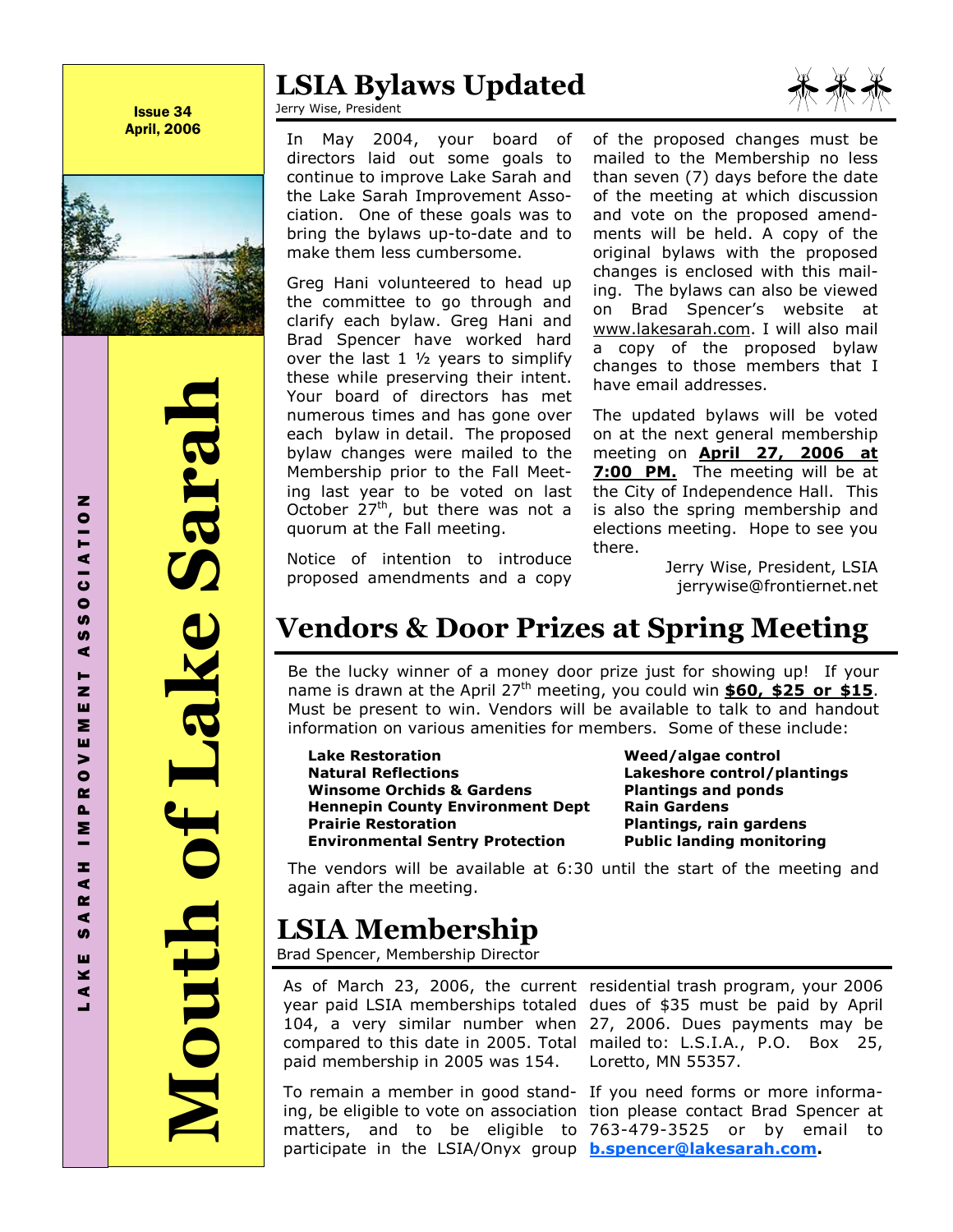### The Lake Sarah Clean Water Task Force Minutes

Meeting notes from February 16, 2006

Minutes from the Lake Sarah Clean Water Task Force, February, 16, 2006

#### Attendees:

Harold Burrows; Jerry Horazuk; Mario Crespo; Tom Swanson; John Barten; James Kujawa; Jerry Wise; Cheryl Wise; Mike Peterson

#### Absent:

John and Terri Wise; Fred Bills; Dave Allen; Marvin Johnson; Willie Vetsch

The meeting was held after the Pioneer-Sarah Creek Watershed Management Commission meeting. John Barten is a water quality expert from Three Rivers Park District and Jim Kujawa is an environmentalist with the Hennepin County Environmental Services. They both serve as advisors to the Pioneer-Sarah Creek Water Management Commission.

John Barten states the number one problem with Lake Sarah, even more than Lake Independence, is the Curly Leaf Pondweed. This weed grows early in the year and usually forms dense growth by late spring, but then dies off by mid July. This die-off releases a substantial amount of nutrients into the water that may lead to an overall decline in water clarity. Eurasian Milfoil, another exotic nuisance species, generally begins to form dense surface growth by mid-summer, but does not experience the same level of summer dieoff as curly leaf pondweed. Both of these nonnative plant species can lead to impaired usability for motorboats due to very dense growth at the surface of the lake and they regularly displace native plant species through shading effects, thus decreasing the quality of available fish habitat and food sources for wildlife.

Three Rivers will do the TMDL in the same way as they did for Lake Independence.

They are hoping to start the study this summer, but may have a staffing problem.

A TMDL or Total Maximum Daily Load is a calculation of the maximum amount of a pollutant that a waterbody can receive and still meet water quality standards, and an allocation of that amount to the pollutant's sources. Water quality standards are set by each state. They identify the uses for each waterbody, for example, drinking water supply, contact recreation (swimming), and aquatic life support (fishing), and the scientific criteria to support that use.

A TMDL is the sum of the allowable loads of a single pollutant from all contributing point and non-point sources. The calculation must include a margin of safety to ensure that the waterbody can be used for the purposes the State has designated. The calculation must also account for seasonable variation in water quality.

Lake Sarah will probably need to reduce the phosphorus input by approximately 50%. The load allocation of the pollution will be split between the Cities of Greenfield, Independence and Loretto. This may be done by population, land area, or by taxes.

Internal loading includes curly leaf pondweed as the main culprit. To effectively control that, the entire lake needs to be treated. The DNR is unlikely to grant a permit to do that without having a reduction in private property weed killer treatments. Current thinking is that our weed killing has helped the proliferation of curly leaf pondweed because of the timing of its germination versus that of the native plants. Also, they would look more favorably if an aquatic management plan were developed. This would possibly include preservation areas as well as plant buffer zones between lawns and the lake.

continued on the next page...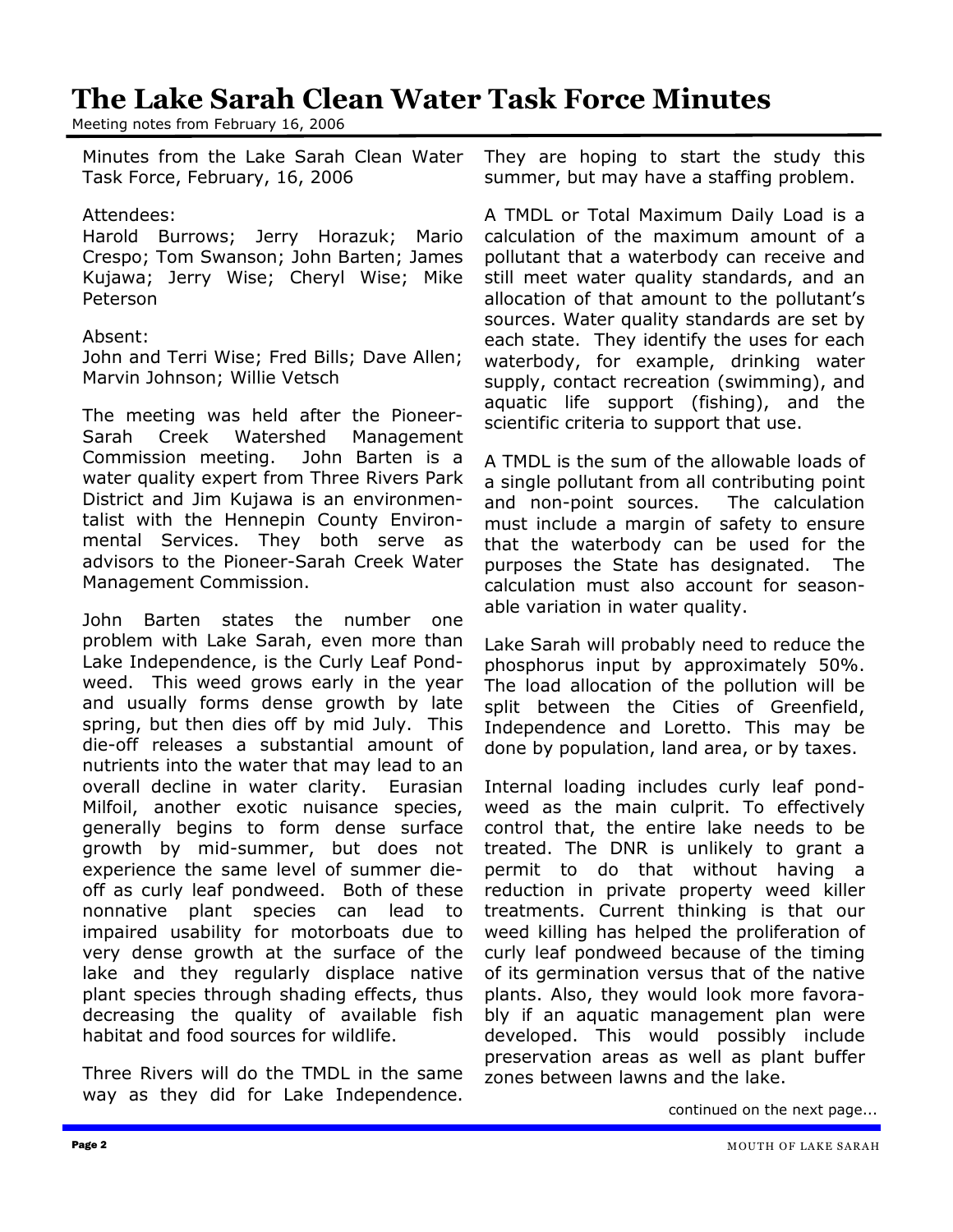#### ...continued from the previous page

Lake Sarah is on the state's impaired lakes for phosphorous. Impairment level for a lake is anything above 40 PPM. Lake Sarah has been estimated to have over 120 PPM and our target would probably be 36PPM.

Three Rivers will do the monitoring and will also do a modeling plan and draft a rehabilitation plan. The last data was taken in 1992. The Watershed has graciously earmarked over \$9,000 for the Lake Sarah Study.

The eradication of curly leaf pondweed will probably take 3+ years. The treatment needs to be done between mid April to the first of May, before the turions (seeds) are formed. When the curly leaf pondweed is gone, the native plants should come back. The process of cleaning up the lake will probably take 15 years and will require all of us to change the way we address the water that leaves our property and goes into the lake.

The Three Rivers plan will hopefully go to the cities late in 2007. Our next meeting will be in the 3rd week in March. The exact date has not been set. John Barten will speak at the LSIA general meeting on April 27th. The Committee's goal is to have a public meeting in one year.

Harold Burrows, Chair

## Disturbed Shoreline

www.dnr.state.mn.us

#### Degraded natural habitats

• Poor habitats reduce the quality and quantity of shoreland and upland birds and wildlife.

• Poor water quality and habitats degrade



aquatic plant and animal communities.

• Poor habitats reduce species diversity and increase the risk of species being wiped out by diseases and pests.

Degraded water quality due to dramatically increased runoff water

**Minimal natural filtration** leads to a much higher portion of precipitation becoming runoff water. A mostly natural landscape has about 10% runoff. A mostly hard surface landscape (including lawns) has about 55% water runoff.

• Unfiltered runoff water - Increased amounts of pollutants enter the water Excessive nutrients lead to excessive aquatic plant growth. Increased sedimentation and lower oxygen levels lead to unhealthy aquatic plants and marine life. Cloudy water reduces sunlight penetration into the water and this degrades the aquatic environment. Going from mostly natural to mostly hard surface means more of each negative factor affects the water.

• Minimal ground water infiltration - Poorly filtered water directly enters the ground water. Drinking water and agricultural irrigation water is degraded. Going from mostly natural to mostly hard surface means infiltration is reduced from 50% to 15%. Underground aquifer levels are reduced and may eventually dry up.

#### Degraded visual qualities. Shoreline looks disturbed and unnatural

• Vegetation removal looks unnatural and sterile.

• Man-made structures and intrusions are obvious.

• The shoreline looks artificial and overdeveloped.

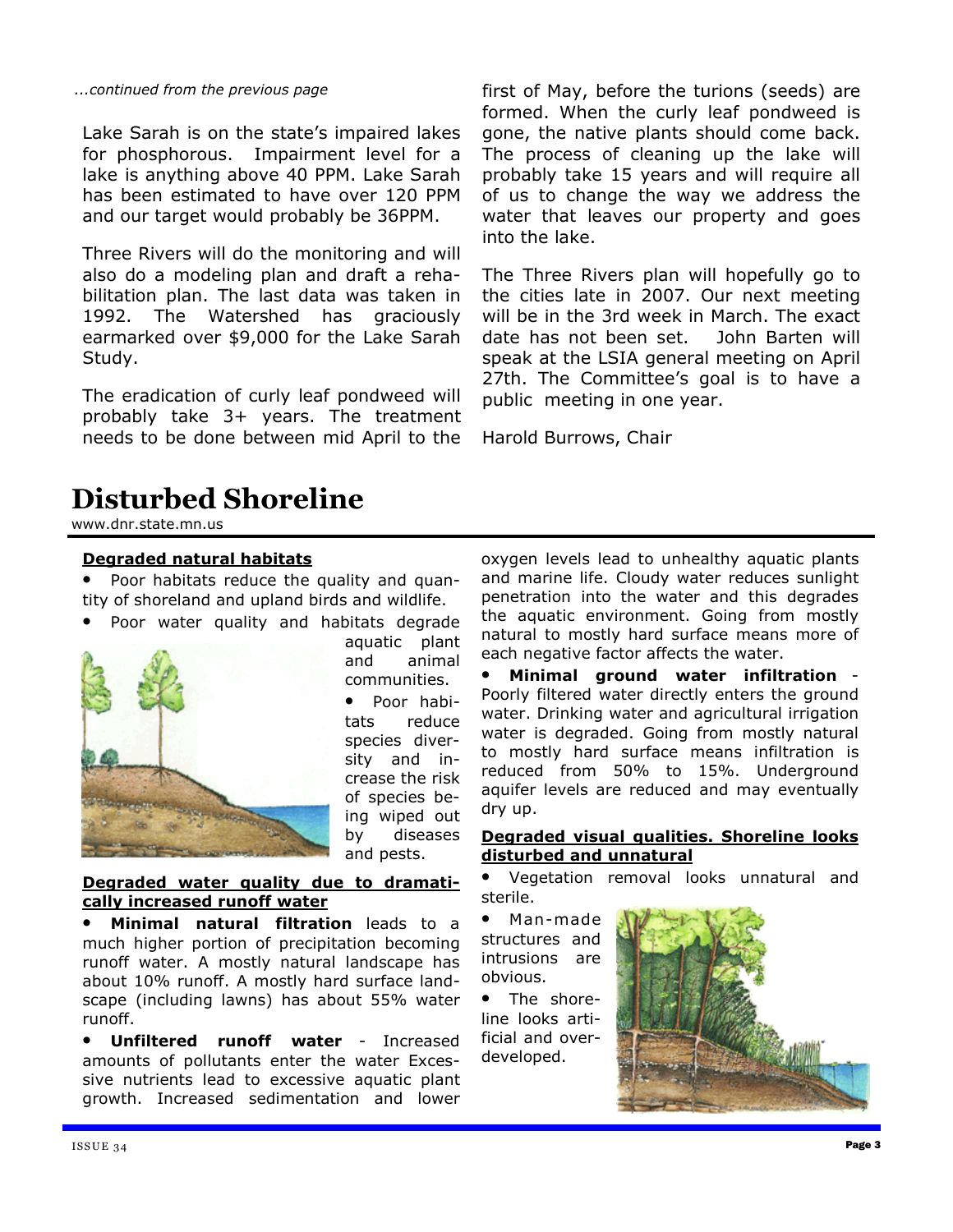## Annual Ice Clean-up

Brad Spencer, www.lakesarah.com

**The annual Ice Cleanup event was held on Saturday March 6, 2006**. Volunteers met at the public access at 8:30 for donuts and coffee and then scoured the lake for trash. We found less garbage than usual, probably due to the poor ice condition in January limiting ice fishing



activity. We did retrieve several propane cylinders, and the usual assortment of cans, plastic bottles, fishing line, plastic bags from fishing tackle, cigars and cigarette butts, and one gas can. The boy scouts found mostly paper and wood plus enough firewood and scraps to have a small bonfire at their fishing contest (which always follows their cleanup efforts).

A **BIG THANKS** to all those who showed up to help keep lake Sarah clean. This years volunteers included Jerry Wise (project coordinator), Don and Tom Becchetti, Fred and Freddie Lang, Brad & Jordan Spencer, Dale Hahn, Joe Slavec, Jim Olson, Jeff Harper, Scott Walsh, Andy Sorenson, Jeff Puth and the Orono Trinity Boy Scout troop 206. Apologies to anyone who we may have missed!

## Walleye Project

Joe Slavec, LSIA DNR Liaison

There has been notable interest in the potential of walleye stocking in Lake Sarah by residents of Lake Sarah. While the DNR has refused to date to stock, we are allowed by state law to privately stock game fish in the lake. My understanding of the former fish population in Lake Sarah is that in the early 1900's through the 1930's there existed a fine population of walleye in Lake Sarah. According to some, the sediment in the lake from overdevelopment in the area will hinder the chances of walleye reproducing.

Ron Jorgenson has generously agreed to allow a small experiment in his pond in Jorgenson Park this summer. It would involve the stocking of walleye fingerling in the spring and the netting and release of the fish in Lake Sarah in the fall before freezing temperatures. This is an all volunteer, privately funded project that has been discussed with the Minnesota Department of Natural Resources. The DNR has indicated that the rather large northern pike population probably will consume most of the walleye. However, in comparison with other similar lakes – a belief is widely held that the northern pike population will continue the same feeding pattern (bullheads, suckers, and pan fish) in shallow waters and leave the deep water walleye alone allowing them to

feed upon the cisco and other bait fish found in deep waters.

The intention of this project is not to make Lake Sarah into a "good walleye lake" but to maintain some presence of the fish species and to provide anglers with a chance at catching an occasional walleye.

I am looking for several individuals who would be interested in helping with the stocking, counting, netting, and other tasks that may be involved in the project.

I am also hoping that individuals will come forward to donate some funding to help pay for the fingerlings. Donations in any amount will be helpful. I am personally making the first donation of \$100.00 to the project. I believe \$1000 - \$1500 will be needed to test the project for the summer but haven't looked into the cost of walleye fry at this point.

Please contact me at mplsgarage@yahoo.com if interested in helping and/or donating. Thanks!

Joe Slavec LSIA DNR Liaison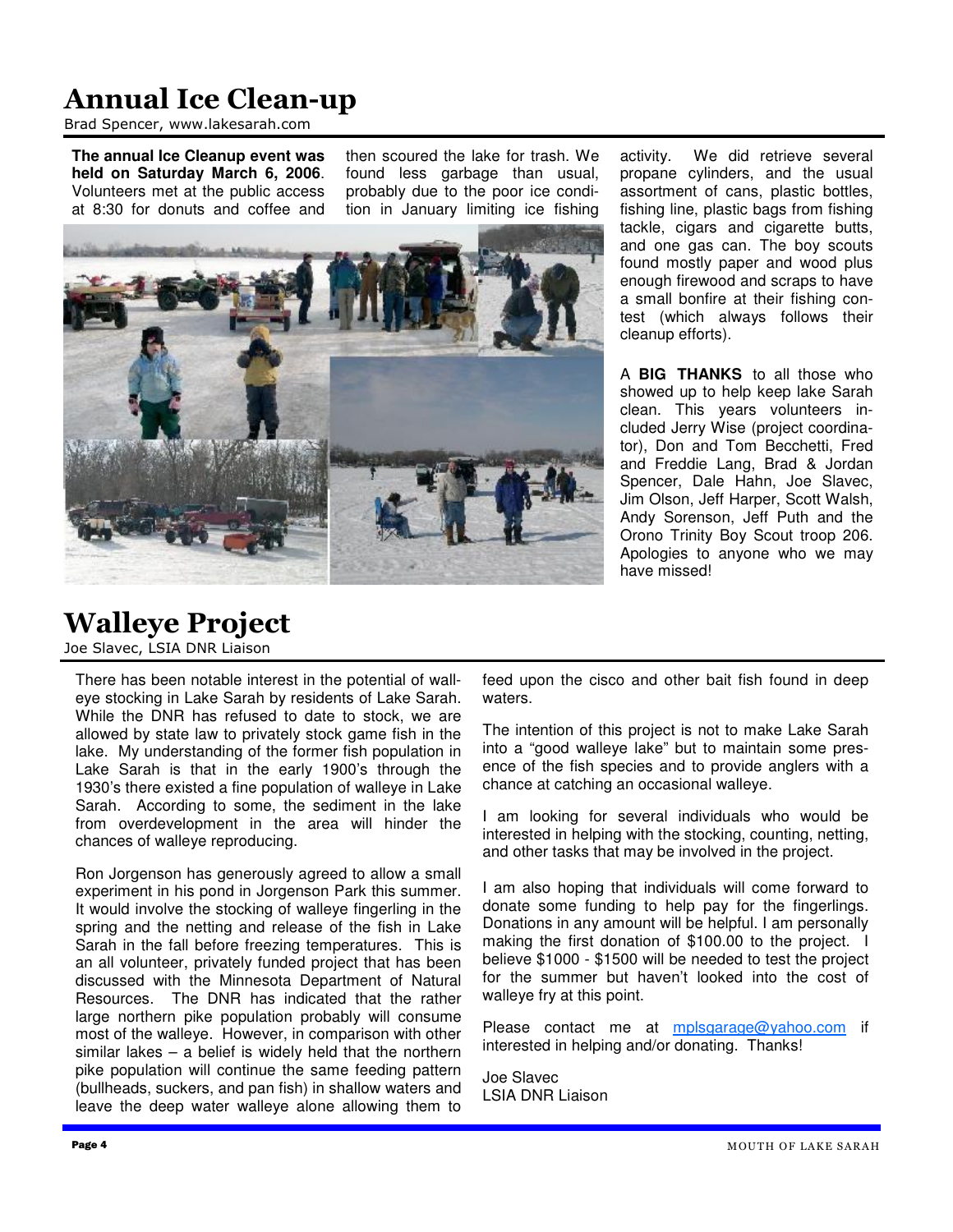

### Sustainable shoreland ecosystems promote a healthy community, environment, and economy.

#### Sustainable quality of life

• A high quality of life can be achieved through low impact development that meets communities' social and economic needs while sustaining high-quality natural resources.

#### Water quality and watershed protection and management

- Watershed-wide impacts and benefits need to be considered in all land use decisions.
- All surface water needs to have healthy buffer/filter strips along the shoreline to reduce and slow runoff and to filter the remaining runoff and increase infiltration.
- Land use beyond the filter strip also needs to be carefully managed.
- Healthy wetland complexes are critical to good water quality.
- Preservation and restoration of native vegetation on shorelines and throughout the watershed provides a diverse plant community and healthy aquatic and upland habitats.

#### Natural resource protection and balanced land use

- Residential communities that preserve natural vegetation and habitats improve the environment.
- Development in the entire watershed needs to follow established best management practices.
- Sustainable farming practices are critical to having a balanced and healthy natural environment.
- Commercial development needs to be integrated into the environment and done in a way that minimizes negative effects on the natural environment.

#### Sustainable recreation

- Outdoor recreation is dependent on a healthy and attractive environment.
- Recreation pursuits should allow people to enjoy the outdoors without damaging the environment.

#### Visual quality protection.

• A healthy ecosystem with sensitive development, areas of native vegetation, natural shorelines, and good habitats for birds and wildlife provides a visually attractive environment.

http://www.dnr.state.mn.us/shorelandmgmt/ecosystems/index.html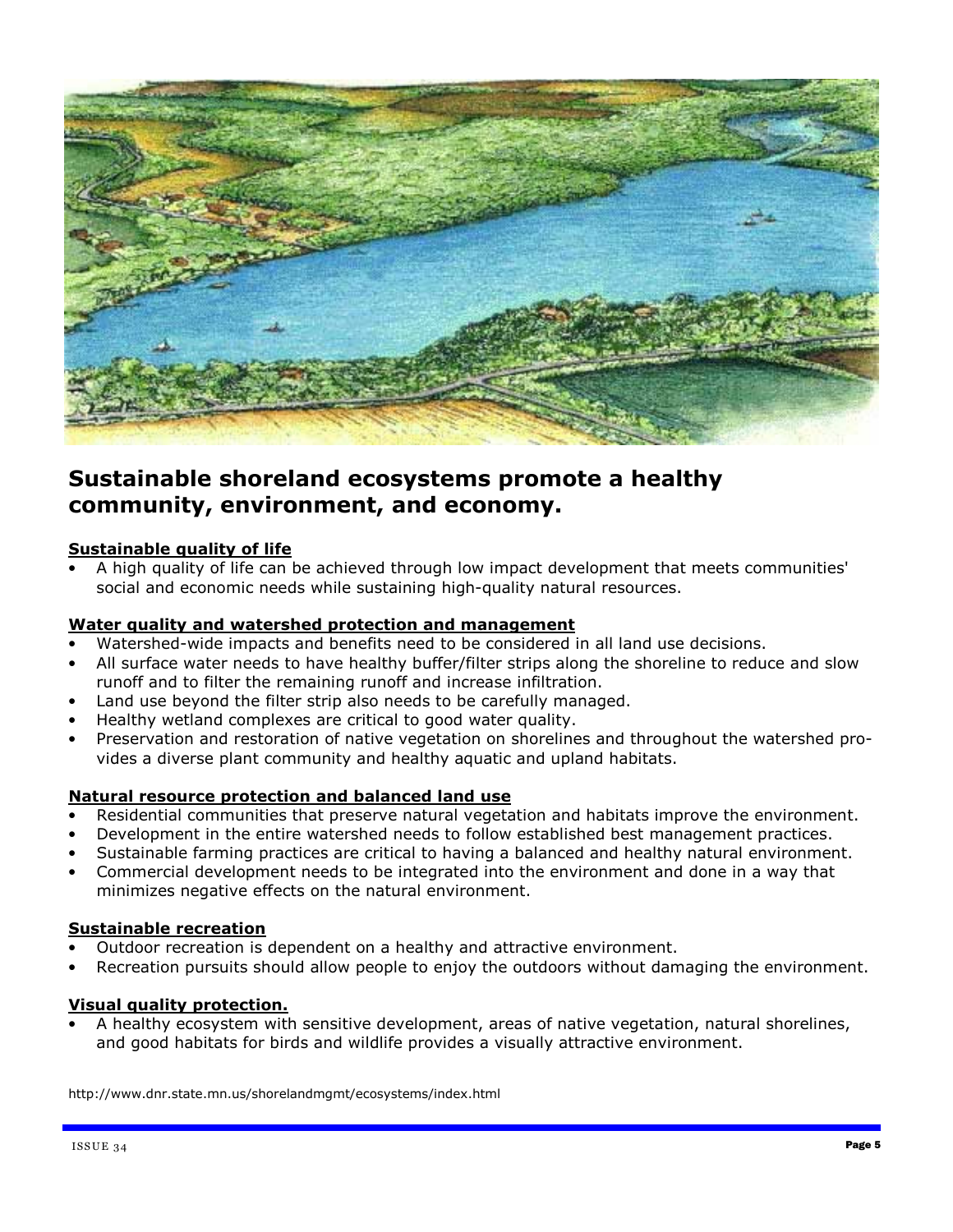# Required Boat Equipment

 **http://www.dnr.state.mn.us/safety/boatwater/index.html**

#### **PERSONAL FLOTATION DEVICES**

On all boats, except a sailboard, regardless of length (including canoes, kayaks and duck boats), there must be a readily accessible U.S. Coast Guard approved Type I, II, III or V wearable PFD for each person on board.  $Type$ IV throwable devices, such as buoyant cushions, are no longer acceptable primary lifesaving devices.

IN ADDITION, on boats 16 feet or longer (except canoes and kayaks,) there must also be at least one U.S. Coast Guard approved Type IV throwable device, such as a buoyant cushion or ring buoy immediately available for each boat.

There are 5 types of personal flotation devices (PFDs or life jackets) approved for use on recreational boats:



#### Type I — Off-Shore Life Jacket.

This is a vest or yoke type device generally found on commercial craft. It is designed to turn most unconscious persons from a face downward to a face up position in the water.

#### Type II — Near-Shore Buoyant Vest.

The buoyant vest usually looks like a horse collar and is worn like a bib. It has an unconscious turning ability similar to the Type I, but it will not turn as many persons under the same conditions.



**Type III**  $-$  **Flotation Aid.** These devices are usually foam-filled and come in several colors and styles, including full-sleeved jackets. Type III devices are not designed to turn an unconscious victim, but they do provide protection for immersion hypothermia (exposure to cold water).



Type IV — Throwable Devices. (Buoyant Cushion, Ring Buoy or Horseshoe Buoy) These devices are designed to be thrown to a victim in the water, rather than worn. Cushions especially should be checked often to see if they are in serviceable condition.



Type  $V -$  Special Use Devices. These are designed and approved for restricted uses such as a sailboarding harness, duck hunting flotation coveralls, or a whitewater rafting vest.

This type of flotation device is restricted to the particular activity for which it was designed. The label will indicate any restrictions that apply to the particular device. Some Type Vs such as the "Hybrid PFD" must be worn to be counted in the total number of PFDs on board your boat.



#### FIRE EXTINGUISHERS

All fire extinguishers must be U.S. Coast Guard approved, fully charged, and readily accessible. When looking for an extinguisher at a store or marine dealer, it is important to look for the words "U.S. Coast Guard Approved" right on the carton.

Although two sizes of extinguishers are approved for recreational craft (B-I or B-II), most extinguishers on the market will be B-I. The words "Marine Type USCG Type BC-Size I" will be in small letters right on the extinguisher's label along with the approval number. The letter "B" means the extinguisher will put out flammable liquid fires. The letter "C" means it can also be used for electrical fires.

continued on the next page...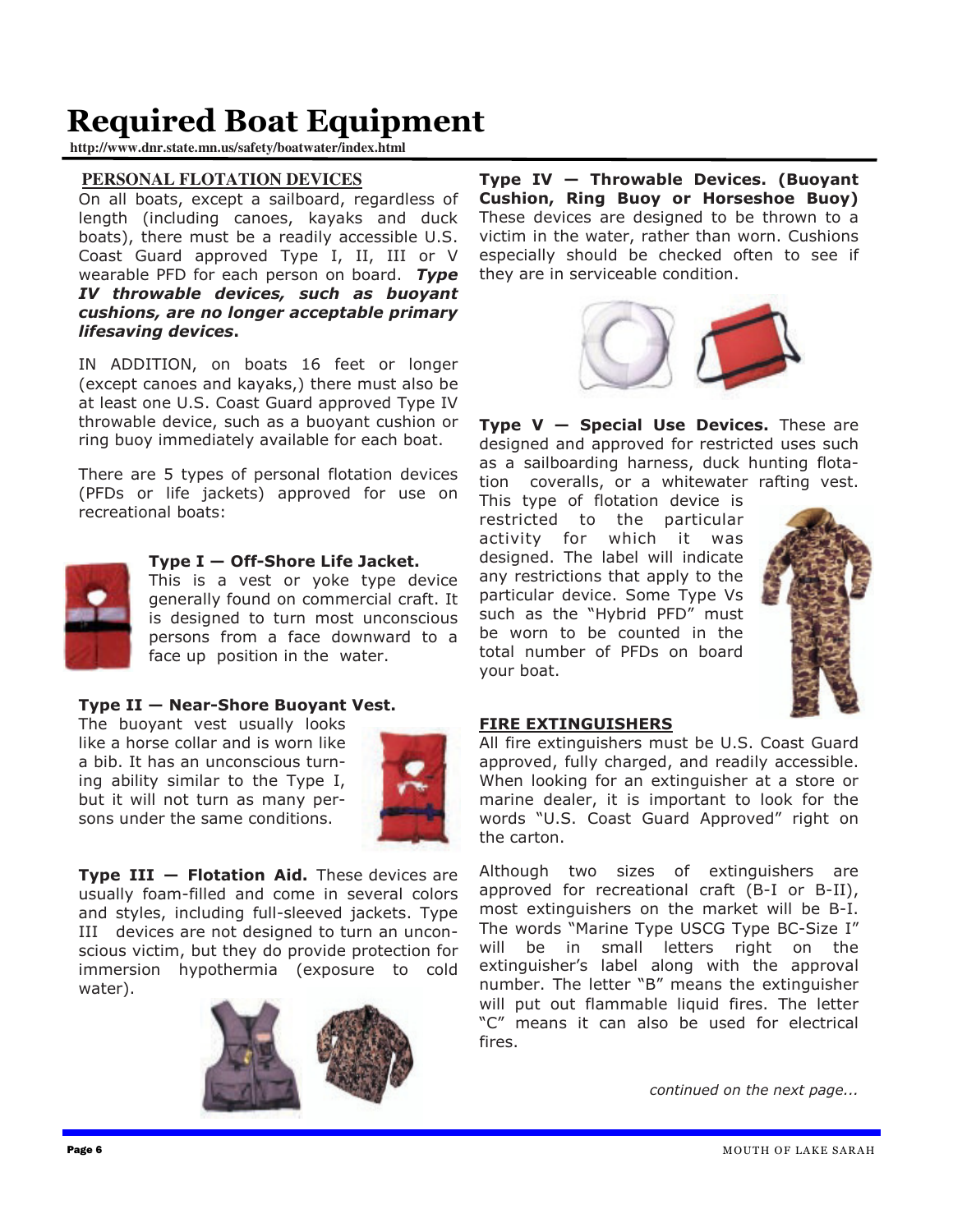...continued from the previous page

Fire extinguishers are a good idea on any boat where fuel is used or carried. They are required as follows:

| <b>Boat Size</b>                                              | Fire Extinguisher(s) Required*            |
|---------------------------------------------------------------|-------------------------------------------|
| $< 26'$ with<br>enclosed engine<br>or fuel tank <sup>**</sup> | 1 size B-I                                |
| 26' < 40'                                                     | 2 size B-1 or 1 size B-II                 |
| $40' - 65'$                                                   | 3 size B-I or 1 size B-II &<br>1 size B-I |
| > 65'                                                         | 3 size B-II                               |

#### **WHISTLES / HORNS**

Motorboats 16 feet to less than 26 feet long must be equipped with a hand, mouth, or power-operated whistle or horn capable of producing a continuous sound for two seconds and audible for at least one-half mile.

Motorboats 26 feet to less than 40 feet in length must be equipped with a hand or poweroperated horn or whistle capable of producing a continuous sound for two seconds and audible for at least one mile.



# Safety and Navigation

**Mike Peterson, LSIA Director, Water Level, Safety & Navigation**

#### Before your boat touches water:

Did you install the drain plug? Are ropes, fire extinguisher and life vests on board? Is the battery charged? Consider starting your engine before driving to the boat landing, but be sure you supply water to the cooling system (5 seconds without water can melt the rubber impeller in your engine's water pump). Did you check the tire pressure on your trailer?

Navigation Lights: Several lake residents complained last summer about boats running at night without lights. A reminder to all, if you're underway, bow and stern lights need to be on from sunset to sunrise. If anchored, or not under power, a stern light needs to be on. Please turn them on!

Life Vests: Children less than 10 years old must wear a life vest when aboard a watercraft while underway. Anyone operating or riding on a PWC must wear a life vest.

PWC (personal water craft): Hours of operation are 9:30 am until 1 hour before sunset.

2006 Boating Guide: Visit the site listed below to download a PDF file of the 2006 Minnesota Boating Guide summary of laws and rules. http://www.dnr.state.mn.us/safety/ boatwater/index.html

If you see a violation: If you see somebody that's endangering people or property, ask them to change their behavior or call the Hennepin County Sheriff Water Patrol (952) 471-1300 or West Hennepin Public Safety (763) 479-0500.

Thoughts for the summer: Be Safe! Be courteous! Have Fun! Set a good example. Respect other boaters.



| Personal Watercraft Operator Age Restrictions<br>regardless of horsepower |                                                                                                                |
|---------------------------------------------------------------------------|----------------------------------------------------------------------------------------------------------------|
|                                                                           |                                                                                                                |
| Operator Age                                                              | Restrictions                                                                                                   |
| less than 13<br>years of age                                              | Cannot operate, even<br>with adult on board.                                                                   |
| 13 years of age                                                           | Must either have:<br>$\star$ someone at least 21 on<br>board, <i>or</i>                                        |
|                                                                           | $\star$ a watercraft operator's<br>permit and be in visual<br>supervision by someone<br>at least 21.           |
| 14-17 years<br>of age                                                     | Must either have:<br>$\star$ a watercraft operator's<br>permit, or<br>$\star$ someone at least 21 on<br>board. |